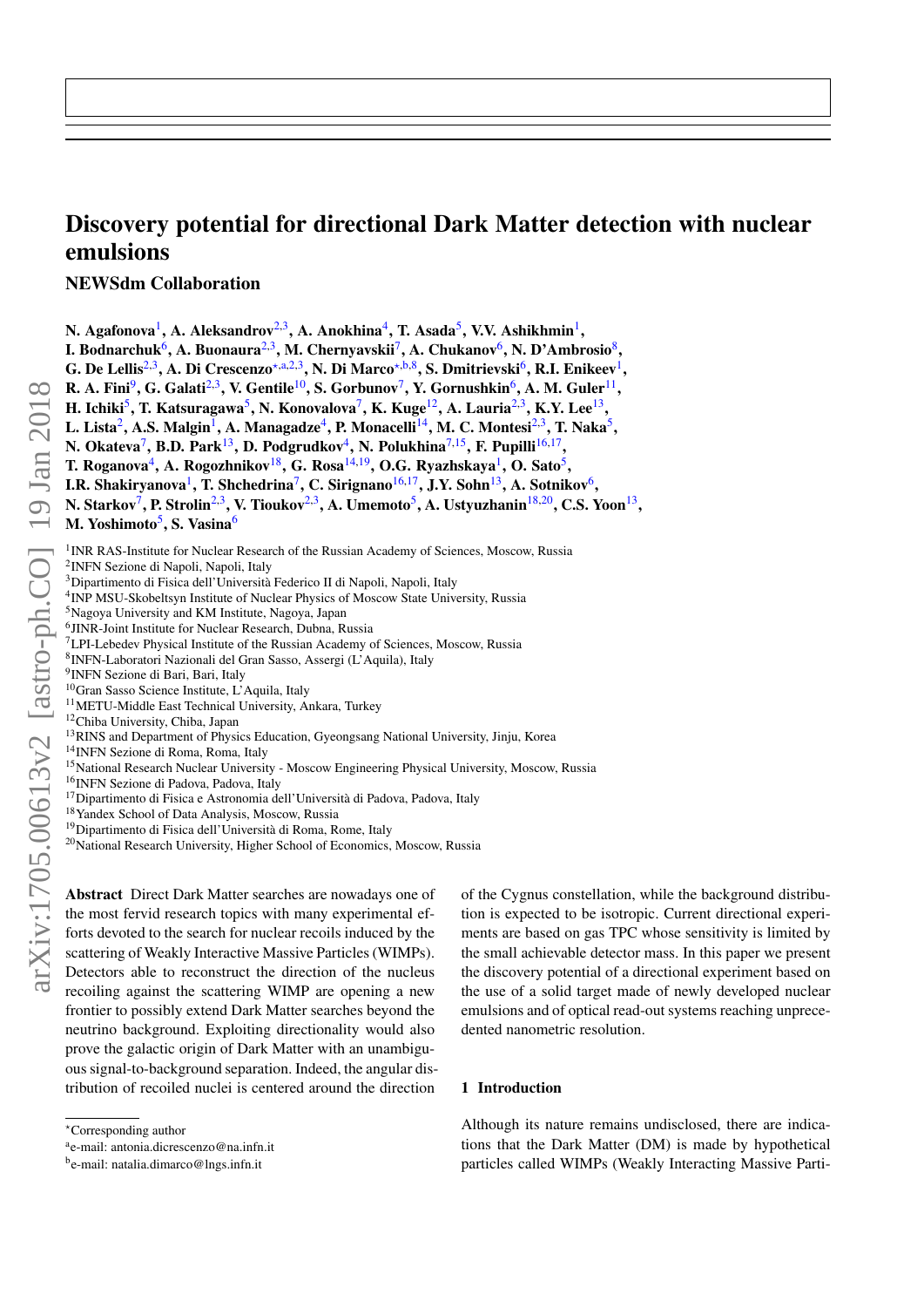cles). Current experimental efforts in the field of direct DM searches are devoted to the detection of the rare interactions of WIMPs from the galactic halo with nuclei in a terrestrial detector.

As DM detectors are rapidly improving in sensitivity, at some point they will encounter the so-called "neutrino floor" where coherent scattering of Solar, atmospheric, and diffuse supernovae neutrinos creates an irreducible background. Neutrinos are therefore the ultimate background for WIMP direct detection searches as they produce recoils with similar rates and energy spectra.

New generation detectors capable of measuring the direction of nuclear recoils induced by WIMP elastic scatterings would provide an unambiguous identification of WIMPs as candidate for the galactic DM and could overcome the limit imposed by coherent neutrino scattering.

Several directional approaches have been proposed [\[1\]](#page-7-0). Experiments based on the use of low pressure gaseous Time Projection Chambers (TPCs) typically make use of compounds rich in <sup>19</sup>F nucleus in order to set limits on the Spin-Dependent (SD) coupling of WIMPs with less than kg mass detectors [\[2\]](#page-7-1). Nevertheless this technology is hardly scalable to very large detector masses needed to reach a good sensitivity to the Spin-Independent (SI) case.

The use of a solid target for directional searches would overcome the mass limitation of the gaseous TPC approach thus allowing to reach a high sensitivity in the low cross section sectors of the SI case. Nevertheless, in a solid medium, the track of the WIMP-scattered nuclear recoil will have a path length of the order of a few hundred nanometers. A detector with unprecedented high tracking resolution is therefore needed: the approach proposed by the NEWSdm Collaboration consists of using a nuclear emulsion-based detector acting both as target and as tracking device. The project foresees the use of a novel emulsion technology called Nano Imaging Tracker (NIT) [\[3,](#page-7-2) [4\]](#page-7-3) featuring a position resolution an order of magnitude higher than that of the emulsion used in the OPERA experiment ( $\sim$ 1µm) [\[5\]](#page-7-4). The detector is made of a stack of NIT emulsion films surrounded by a shield to reduce the external background. The detector is then placed on an equatorial telescope in order to keep fixed the detector orientation with respect to the incoming apparent WIMP flux, i.e. toward the Cygnus constellation, thus compensating the Earth rotation. The emulsion films are placed in such a way that their surface is permanently parallel to the Galactic plane. The angular distribution of the WIMP-scattered nuclei is therefore expected to be strongly anisotropic with a peak centered in the opposite direction to the motion of the Solar System in the Galaxy. A detailed description of the NEWSdm experiment can be found in Ref. [\[6\]](#page-7-5). The capability to detect nuclear recoils like those induced by a WIMP scattering was demonstrated with NIT emulsion films and an intrinsic angular resolution of 13 degrees was measured [\[6\]](#page-7-5).

In this paper we describe the potentialities of an emulsionbased detector as foreseen by the NEWSdm experiment, that is capable of distinguishing the anisotropic WIMP signal over the isotropic background. We report the discovery potential and the exclusion limit for a typical detector mass per exposure time of 100 kg·year and we give future prospects towards the overcome of the neutrino background limit.

### 2 Signal and background modelling

#### 2.1 Dark Matter model

We base our analysis on the hypothesis of a Standard Halo Model (SHM) describing the form of the DM distribution. For a spherically symmetric-isothermal DM halo, with density profile  $\rho(r) \propto r^{-2}$ , the resulting velocity distribution in the reference frame of the Galaxy has a Maxwellian– Boltzmann form [\[7\]](#page-7-6)

$$
f(\mathbf{v}) = \frac{1}{(2\pi\sigma_v^2)^{1/2}} \exp\left(-\frac{\mathbf{v}^2}{2\sigma_v^2}\right)
$$
 (1)

with velocity dispersion  $\sigma_v = v_0/$ √  $\overline{2}$  and  $v_0 \simeq 220$  km·s<sup>-1</sup>. A cut-off in the distribution at the Galactic escape velocity  $v_{esc} \simeq 544 \text{ km} \cdot \text{s}^{-1}$  is considered.

We take a detector velocity equal to the tangential component of the Sun motion around the Galactic center  $v_{Earth}$  =  $220 \text{ km} \cdot \text{s}^{-1}$ , and we neglect the Sun peculiar velocity with respect to the Local Standard of Rest (LSR) and the Earth orbital velocity around the Sun, their contribution being smaller than the uncertainty on the Sun velocity [\[8\]](#page-7-7).

#### 2.2 Signal and background detection

In this work we consider the realistic NEWSdm detector with a 100 nm threshold and a 2D track reconstruction capability, as proven by test beam results reported in [\[6\]](#page-7-5). Studies are ongoing to further reduce the threshold, as outline in the last section of this work. Additional improvements devoted to exploit the intrinsic emulsion capability of recording 3D tracks with nanometric accuracy are the subject of a future experimental program and are not taken into account in the present work.

The track reconstruction is performed in the *xy* Galactic plane, where the *x*-axis is directed opposite to the Cygnus constellation (see Figure [1\)](#page-2-0). In this reference system, the angle of the nuclear recoil  $(\theta)$  is defined as the angular difference between its projection in *xy*-plane and the *x*-axis. Assuming no head-tail sense recognition, the 2D angle is lies in the  $[-\pi/2, \pi/2]$  range.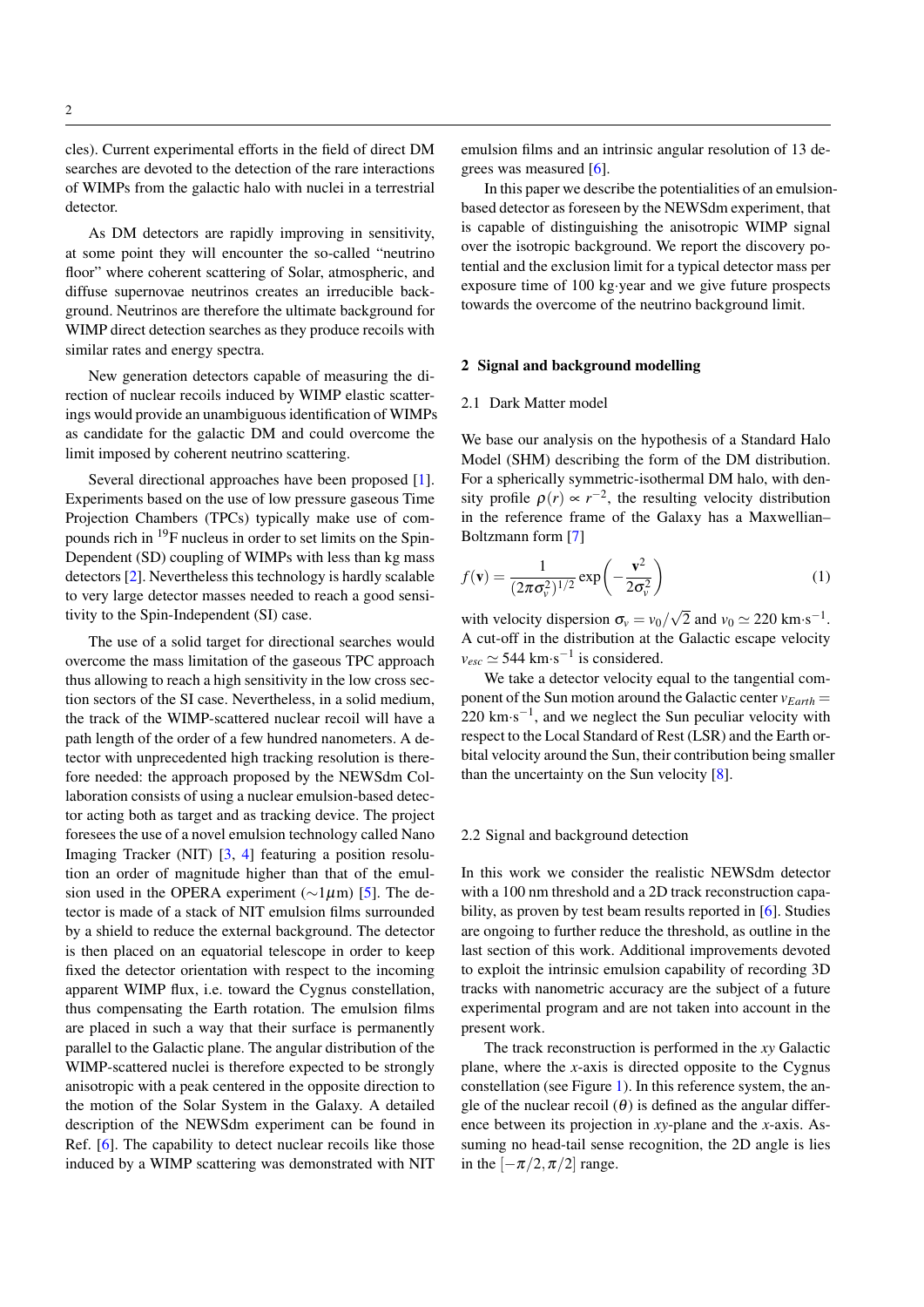

<span id="page-2-0"></span>Fig. 1 The 2D reconstruction is performed in the *xy*-plane. The *x*axis is directed opposite to the Cygnus constellation and  $\theta$  is the angle between the *x*-axis and the projection of the nuclear recoil in the *xy*plane.

The angular distribution of the recoiled nuclei is expected to have a Gaussian shape peaked at zero, with standard deviation ( $\sigma_{\theta}^{Wn-scatt}$ ) that decreases as the WIMP mass increases. The lighter the WIMP, the stronger the angular anisotropy. Indeed, due to the fact that low WIMP mass induce an energy distribution shifted to low energy, events above 100 nm threshold are those with the most pronounced directional feature.

As far as the background is concerned, the contribution from neutrons is usually considered as irreducible, since they induce nuclear recoils as WIMPs do. Neutrons in underground laboratories originate from cosmic muon interactions, environmental radioactivity, spontaneous fissions and  $(\alpha, n)$ reactions [\[9\]](#page-7-8). The first two sources can be reduced by an appropriate shielding; the latter one, coming from the intrinsic radioactivity of the target materials, is associated with an isotropic distribution in the laboratory frame.

Background from  $\beta$ -rays produced in <sup>14</sup>C decay is expected to be negligible thanks to the different response of emulsions to electrons and nuclear recoils and to the use of gelatine with low C content or of synthetic polymers instead. Any eventual residual background component from  $\beta$ -rays would anyway be isotropic.

The directional detection has the unique capability of distinguishing the WIMP signal from the background by exploiting the feature of the signal, expected to be peaked in the opposite direction to the motion of the Sun.

## 2.3 Recoil simulation

Nuclear recoil tracks produced in WIMP interactions show deviations from their original path due to continuous collisions with atoms in the target. In order to quantify these deviations we evaluated the effect of the straggling in an emulsion target made of the following nuclei (mass fraction in %): H (1.6), C (10.1), N (2.7), O (7.4), S (0.3), Br (32.0), Ag  $(44.0)$ , I  $(1.9)$ . The total density is 3.43 g/cm<sup>3</sup>. When a charged particle passes through the emulsion film, a number

of AgBr grains per unit path length are sensitised. Measurements performed with both a SEM and an X-ray microscope showed that protons or heavier nuclei produce on average 12  $grains/\mu m$  in NIT emulsions.

The study was performed with the SRIM [\[10\]](#page-7-9) software package and its TRIM (Transport of Ions in Matter) track generator Monte Carlo program.

All nuclear recoils were simulated in the energy range from 0 to 500 keV. All the tracks with at least 100 nm length were considered. The range was calculated using the coordinates of the first and last point of the ion track. The energy threshold corresponding to the minimum track length was evaluated from the average range estimated by SRIM. It ranges from 25 keV for Carbon to 273 KeV for Iodine. Being NIT emulsions less sensitive to protons, H recoils are conservatively not taken into account.

In the above mentioned DM model, the mean direction of the track was compared with the initial direction of the recoil: the difference of the two directions shows a Gaussian distribution centered at zero, with a sigma ( $\sigma_{\theta}^{stragsl}$  $\theta_{\theta}^{stragg}$ ) that depends on the selected nuclei and on the recoil energy and reflects the loss of the directional information due to the strag-gling in the target. Figure [2](#page-3-0) shows  $\sigma_{\theta}^{straggi}$  $\theta_{\theta}^{singsi}$  as a function of the recoil energy for the most abundant nuclei in emulsion. Only ranges above 100 nm are considered. The angular deviation due to straggling ranges from 0.3 to 0.5 rad for light nuclei (C, N, O) and from 0.2 to 0.35 for heavy nuclei (Ag, Br).

Figure [3](#page-3-1) shows the overall angular deviation expected for nuclear recoils in an emulsion target as a function of the WIMP mass. Black dots represent the angular deviation of nuclear recoils from the direction of Earth's motion, as it arises from the WIMP-nucleus scattering  $(\sigma_{\theta}^{Wn - scatt})$ , the blue triangles represent the angular deviation due to straggling in emulsion target only  $(\sigma_{\theta}^{stragg})$  $\theta_{\theta}^{s, \text{tragg}l}$ ), the red boxes are the convolution of the two components, hereafter referred to as σ *TOT* θ

$$
\sigma_{\theta}^{TOT} = \sqrt{\left(\sigma_{\theta}^{Wn - scatt}\right)^2 + \left(\sigma_{\theta}^{straggl}\right)^2}.
$$

#### <span id="page-2-1"></span>3 Signal extraction

We used the variable  $\sigma_{\theta}^{TOT}$  as a function of the incident WIMP mass to evaluate the capability of an emulsion directional detector to distinguish the WIMP-induced signal from the expected isotropically distributed background.

The estimate of the expected significance of a directional emulsion experiment was performed in a frequentist approach with the Profile Likelihood ratio test, taking into account the characterisation of the signal angular spectrum, as a function of the incident WIMP mass. In the Profile Likelihood ratio test  $[11]$  the null hypothesis  $H_0$  (background only) is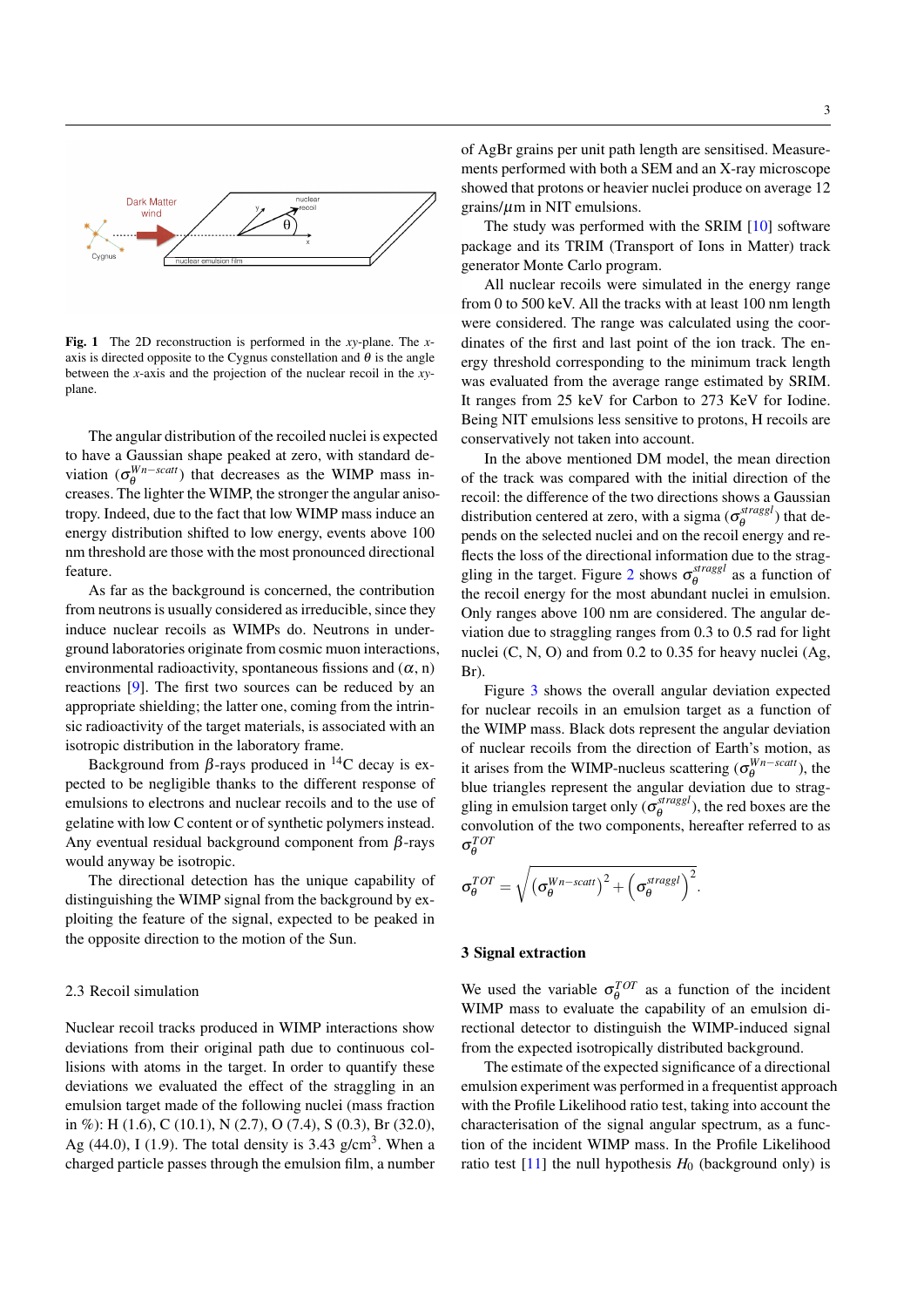

<span id="page-3-0"></span>Fig. 2 Angular deviation due to the straggling of nuclei in an emulsion target. A 100 nm threshold on the range of the recoil track is applied.



<span id="page-3-1"></span>Fig. 3 Overall angular deviation of nuclear recoils in an emulsion target as a function of the WIMP mass (red boxes). The two components due to the WIM-nucleus scattering (black dots) and the straggling (blue triangles) are also shown.

tested against the alternative hypothesis  $H_1$  including both signal and background. We have considered the extended likelihood function

$$
\mathcal{L} = \frac{(\mu_s + \mu_b)^N}{N!} e^{-(\mu_s + \mu_b)} \times \n\times \prod_{i=1}^N \left( \frac{\mu_s}{\mu_s + \mu_b} S(R_i) + \frac{\mu_b}{\mu_s + \mu_b} B(R_i) \right)
$$
\n(2)

where  $\mu_b$  and  $\mu_s$  are the number of expected background and WIMP events, respectively; *N* is the total number of observed events,  $R_i$  is the direction of each event while the functions *S* and *B* are the probability density functions (PDF) for signal and background, respectively. Figure [4](#page-3-2) shows an example of the model used to describe signal and background: the signal PDF is a Gaussian distribution of the 2D angular

recoils for a WIMP mass of 40  $GeV/c^2$  (blue curve) while the background PDF is a uniform distribution (dashed red line). Both distributions are normalized to 100 events.



<span id="page-3-2"></span>Fig. 4 2D angular distribution of 100 WIMP-induced recoils and 100 background events. Signal and background components are represented as solid blue and dashed red lines, respectively. Recoils are produced for an emulsion target, a 40  $GeV/c^2$  mass WIMP and a 100 nm threshold.

The statistical model was implemented within the RooStats tool [\[12\]](#page-7-11), whose classes are built on top of the RooFit [\[13\]](#page-7-12) package of the ROOT framework [\[14\]](#page-7-13).

## 4 Discovery potential

In the following we consider a realistic 100 kg·year NEWSdm detector with a recoil track length range above 100 nm and no head-tail sense recognition.

We studied the effect of background/signal contribution to data. Figure [5](#page-4-0) shows the behavior of the mean significance as a function of the data purity  $\lambda = \mu_s/(\mu_s + \mu_b)$ , i.e. the expected fraction of signal events in the data, for three different numbers of observed events  $N = 10, 50, 100$ , for a WIMP mass of 40 GeV/ $c^2$ . As expected the mean significance is an increasing function of  $\lambda$ . In addition, for a fixed  $\lambda$ , increasing the total number of events determines an improvement in the significance. For a given value of  $\lambda = 0.5$ , for example, the significance of a DM detection can be enhanced from 2 $\sigma$  to [6](#page-4-1) $\sigma$  with an exposure ten times larger. Figure 6 reports the minimum number of signal events required to achieve a  $3\sigma$  evidence as a function of the WIMP mass. Three cases are presented: 1, 10, 100 background events. For comparison, the curves obtained with a counting method based on the Poisson statistics are also reported. The counting method is the most conservative approach for the significance evaluation because it does not assume any knowledge on the shape of both background and signal. In case of a large background contamination  $(\mu_b=100)$ , at high WIMP masses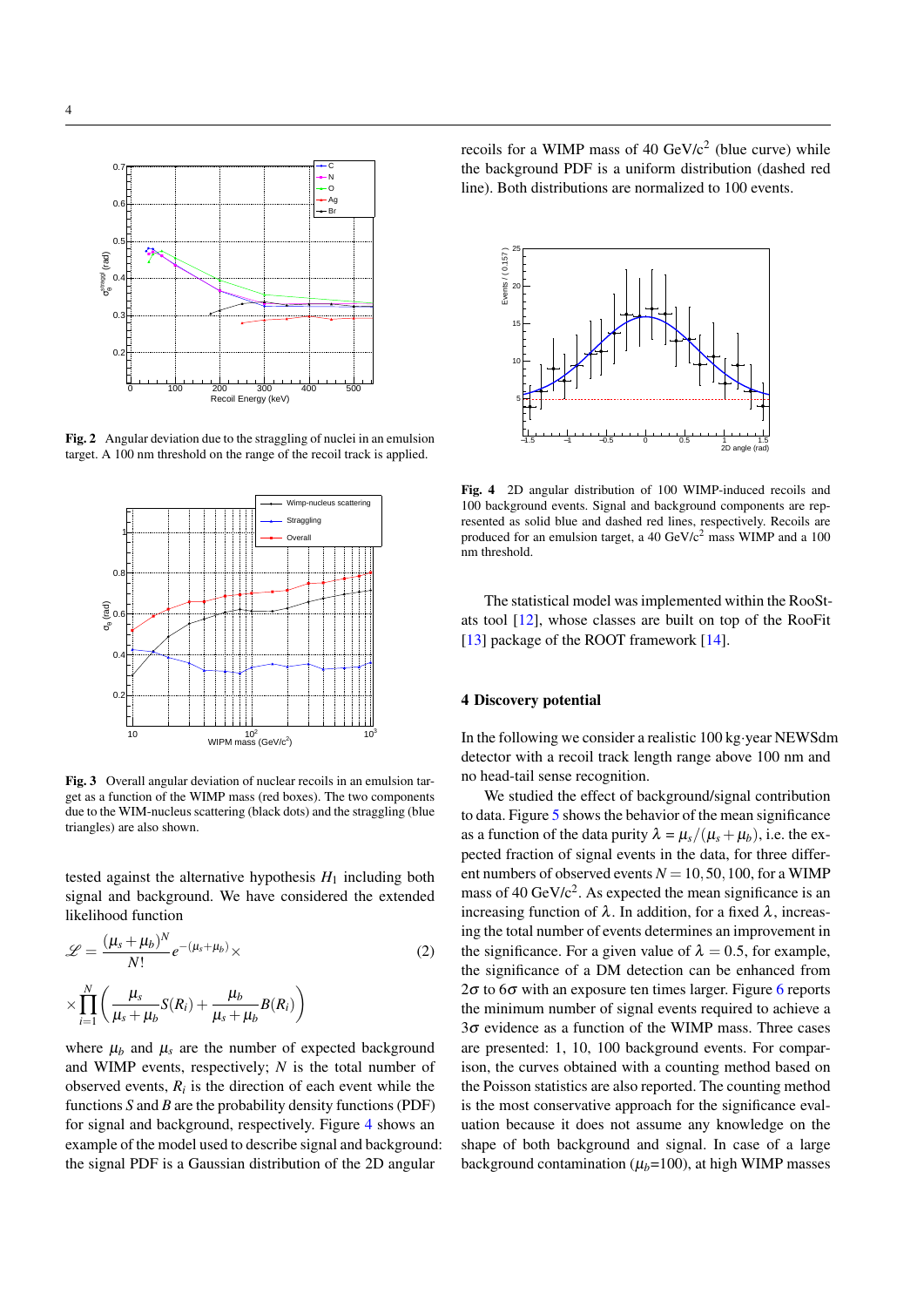

<span id="page-4-0"></span>Fig. 5 Mean significance as a function of the expected WIMP fraction  $\lambda$  for  $N = 10$  (black solid line), 50 (red dotted line), 100 (blue dashed line). A 40 GeV/ $c^2$  WIMP mass is assumed.

 $(\sim]1000 \,\text{GeV/c}^2$ ) about 29 signal events are required to claim a  $3\sigma$  evidence while about 25 signal events are enough at low WIMP masses ( $\sim$ 6 GeV/c<sup>2</sup>).

The required number of signal events decreases as the background contamination is reduced, ranging from 11 to 9 events for  $\mu_b$ =10 and from 5 to 4 events for  $\mu_b$ =1.





<span id="page-4-2"></span>Fig. 7  $3\sigma$  evidence curve in the (mass, cross section) plane for a 100 kg·year emulsion detector. Three background hypotheses are considered: 100 (black line), 10 (red line) and 1 (blue line) events. Dotted lines show the results obtained with the counting method.



<span id="page-4-1"></span>Fig. 6 Minimum number of signal events required to get a  $3\sigma$  evidence as a function of the WIMP mass. Three background hypotheses are considered: 100 (black line), 10 (red line) and 1 (blue line) events. Dotted lines show the results obtained with the counting method.

The  $3\sigma$  curve in the (mass, cross section) plane was obtained for the three background hypotheses, assuming a 100 kg·year exposure: the results obtained with the likelihood ratio test are reported in Figure [7,](#page-4-2) together with the ones obtained with the counting method. One can see that a directional detector may lead to an improvement with respect

### 5 Upper limit evaluation

In case no evidence for DM can be drawn from data, an exclusion limit can be derived. This will be the case for the very first results of an emulsion directional detector with short exposure.

For the upper limit evaluation we have used the Profiled Likelihood Ratio method, with modified frequentist approach (CLs method [\[15\]](#page-7-14)), and we have fixed the Confidence Level at 90%. The sensitivity curve is achieved by finding the exclusion limits for the different WIMP masses. Figure [8](#page-5-0) shows the results of the scan of WIMP masses in the range  $[10, 1000]$  GeV/ $c<sup>2</sup>$  performed with the Likelihood Ratio method. It represents the upper limit to the number of signal events for 100 expected background events, ranging from about 15 to 17 events. For comparison, the curve obtained with the counting method is also reported.

The upper limit on the number of signal events can be translated into the exclusion limit in the (mass, cross section) plane. Figure [9](#page-5-1) shows the exclusion curve obtained assuming a 100 kg·year exposure with 100 background events. The improvement with respect to the counting method ranges from 10% to 20%.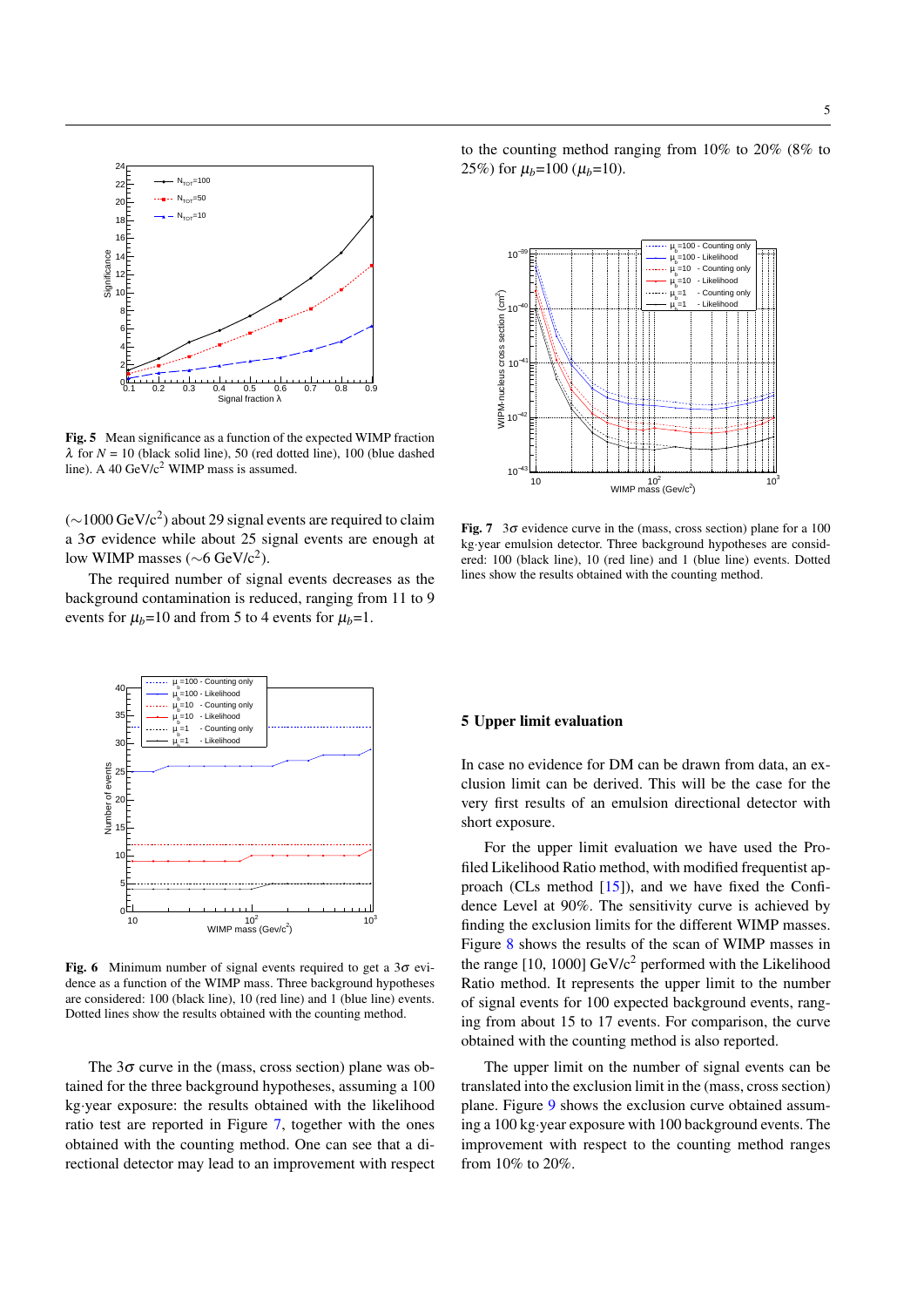

<span id="page-5-0"></span>Fig. 8 Upper limit on the number of signal events at 90% CL for WIMP masses in the [10, 1000] GeV/c<sup>2</sup> range for  $\mu_b = 100$ . The solid blue line represents the upper limit obtained with the counting method.



<span id="page-5-1"></span>Fig. 9 Exclusion curve at 90% CL for WIMP in the (mass, crosssection) plane for a 100 kg·year emulsion detector and  $\mu_b = 100$ . The continuous blue line represents the exclusion curve obtained with the counting method.

## 6 Dark Matter identification

Beyond the detection of an excess above the background expectation, the demonstration that the signal is due to Dark Matter stands as a major challenge.

A directional experiment has the unique opportunity to test the anisotropy of the observed signal, thus providing an unambiguous proof of the WIMP origin of the recoil signal. The measurement of the recoil direction is, indeed, a "smoking gun" for the rejection of the isotropic background hypothesis.

We have used a likelihood ratio test to quantitatively estimate the separation between the signal and background hypotheses. The likelihood functions in the background null hypothesis  $H_0$  and in the signal hypothesis  $H_1$  are defined, respectively, as

$$
\mathcal{L}_b \equiv \mathcal{L}(x_1, \dots, x_n \mid H_0) = \prod_{i=1}^N f(x_i \mid H_0)
$$
\n(3)

$$
\mathcal{L}_s \equiv \mathcal{L}(x_1, \dots, x_n \mid H_1) = \prod_{i=1}^N f(x_i \mid H_1)
$$
\n(4)

where  $N$  is the number of observed events,  $x_i$  the measured recoil direction for the *i*-th event,  $f(x_i | H_0)$  and  $f(x_i | H_1)$ the probability to observe the value  $x_i$  under the background only and the WIMP only hypothesis, respectively.

We have used the signal characterisation as a function of the WIMP mass reported in Sec. [3,](#page-2-1) including the straggling effect of nuclear recoils in the emulsion target.

For a given number of observed events *N* we simulated  $10<sup>4</sup>$  pseudo-experiments and evaluated the test statistics defined as

$$
q = 2\ln(\mathcal{L}_s/\mathcal{L}_b) \tag{5}
$$

Figure [10](#page-5-2) shows the distribution of the test statistics for the signal and background hypotheses, assuming 20 observed events and a WIMP mass of 20  $GeV/c^2$ .

The expected separation between the two hypotheses (*p*value) is estimated as the fraction of cases in the background hypothesis  $(H_0)$  where the test statistic  $q$  is above the median value for the WIMP signal  $(H_1)$ . The *p*-value amounts to  $1.27 \times 10^{-3}$ , corresponding to a 3σ CL in the rejection of the null hypothesis.



<span id="page-5-2"></span>**Fig. 10** Distribution of the test statistics  $q = 2\ln(\mathcal{L}_s/\mathcal{L}_b)$  for the  $M_W = 20 \text{ GeV}/c^2$  WIMP hypothesis tested against the background only hypothesis, assuming 20 observed events. The expectation for the background is represented by the blue histogram on the left and for the signal hypothesis by the orange histogram on the right. The red line indicates the median *q* value for the WIMP signal.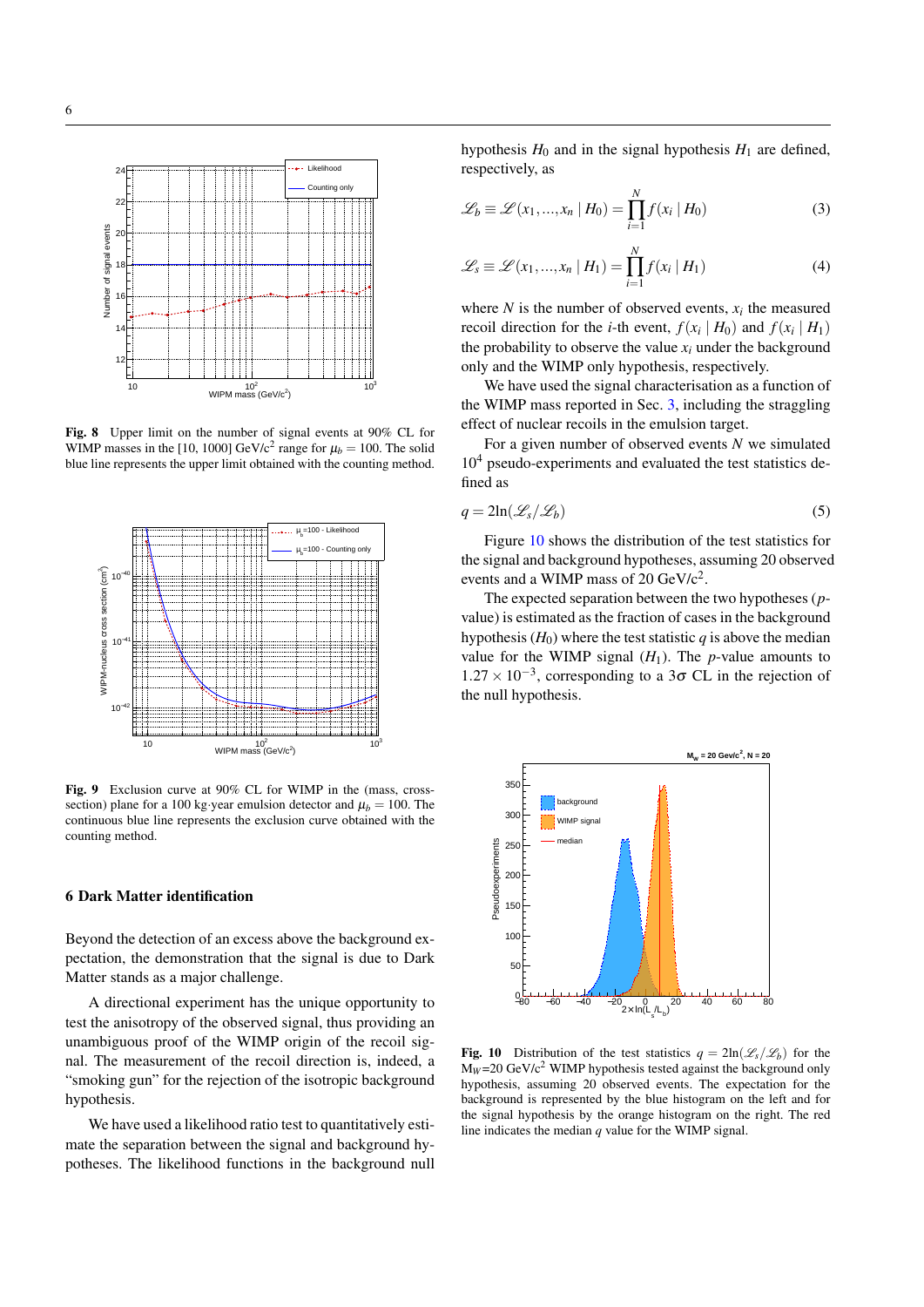

<span id="page-6-0"></span>Fig. 11 Test statistic  $q$  as a function of the WIMP mass for the signal hypothesis tested against the background hypothesis, assuming 20 (top) or 130 (bottom) observed events.

The expected separation for different values of WIMP masses, ranging from 10 to 1000  $GeV/c^2$ , is summarized in Figure [11](#page-6-0) assuming 20 (top panel) and 130 (bottom panel) observed events. The median expectation for the Dark Matter signal is represented by the black dots with the green (68% CL) and yellow (95% CL) solid color regions and for the background hypotheses by the red triangles with the red (68% CL) and black (95% CL) hatched regions. The observation of 20 (130) events allows to prove that the data are not compatible with the expected background with a  $3\sigma$  CL for WIMP masses below 20 (1000)  $GeV/c^2$ .

This highlights the fact that a directional detection approach could lead to the discovery of DM and to the confirmation of its galactic origin with a relatively small number of observed event.

# 7 NEWSdm towards "neutrino floor"

In the previous sections it has been shown how the directional information can be used to discriminate DM signal from isotropic background for a realistic NEWSdm detector with 100 kg  $\times$  year exposure and 100 nm threshold.

The discrimination based on the measurement of the recoil direction offers the unique possibility to search for a DM signal beyond the "neutrino floor", where neutrinos interacting coherently with atomic nuclei would produce recoils that cannot be distinguished from DM interactions.

The exploration of the neutrino background region requires both the construction of a larger mass detector and the reduction of the track length threshold. In Figure [12](#page-6-1) the NEWSdm exclusion limit in the zero background hypothesis is compared with the curve representing the neutrino bound for a Xe/Ge target, as evaluated in  $[16]$ . The neutrino limit is reached with a 10 (100) ton  $\times$  year exposure if a 30 (50) nm threshold is assumed.

Thanks to a new technology based on the use of polarized light with optical microscopes, a 10 nm accuracy has been already achieved on both *X* and *Y* coordinates while keeping the high scanning speed performances of fully automated optical microscopes [\[6\]](#page-7-5). Therefore, it is certainly possible to lower the minimum detectable track length beyond 100 nm, provided that the grain size is small enough to build a track within that range. Recently Ultra-Nano Imaging Tracker (U-NIT) with a grain size of about 20 nm have been developed, paving the way for a reduction of the detector threshold.



<span id="page-6-1"></span>Fig. 12 Exclusion limits for the NEWSdm detector with 10 ton  $\times$ year exposure and 30 nm threshold (solid blue curve) and with 100 ton  $\times$  year exposure and 50 nm threshold (dashed red curve). Zero background is assumed. The gray dotted curve represents the neutrino bound, as evaluated in [\[16\]](#page-7-15).